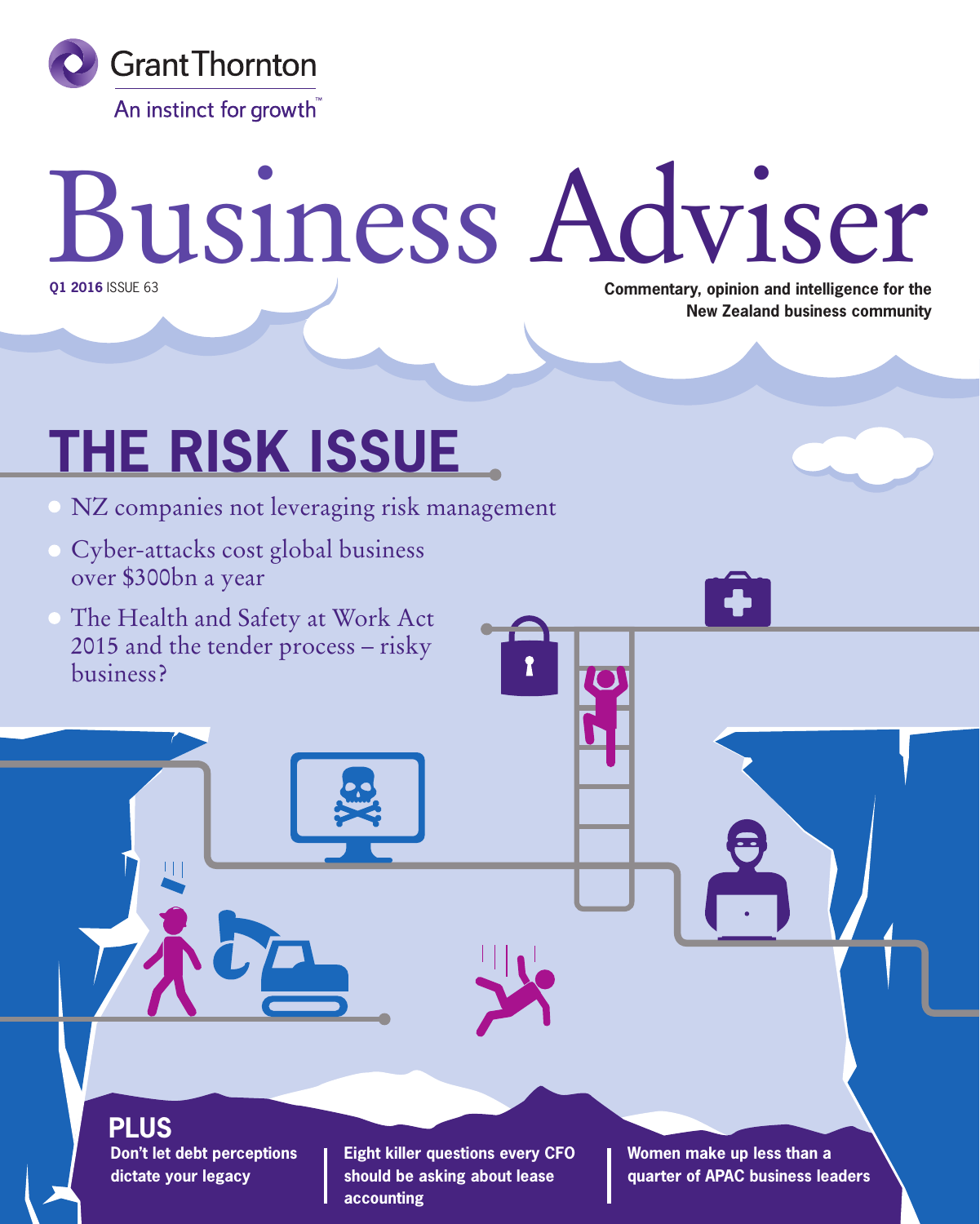## **NZ companies not leveraging risk management**

Grant Thornton's latest business risk report reveals that perceived risk levels are increasing with only 6% of respondents stating that their organisation faces less risk than 12 months ago.

'Risk on the Rise: a Snapshot of Business Risk in New Zealand', looks at risk management in the public, private and not for profit sectors and reveals that the velocity of risks is also increasing; 52% of organisations surveyed said that the risks they face are occurring more rapidly than 12 months ago.

The top three front of mind risks that survey participants think they'll face over the next 12 months are reputational, cyber and regulatory. So this, coupled with the perception of an increased velocity of risks reflects some of the more widely publicised issues in recent months – the breaches at Ashley Madison and Sony are text book examples of cyber and subsequent reputational risks.

This could be part of the reason why organisations have invested more in risk management, both in terms of budgets and tools such as risk management software. However, the survey results show that there's a decline in the perceived value of risk management in New Zealand organisations.

This means that opportunities to leverage risk management to drive strategic business discussions are being missed, which is concerning, when you consider the full benefit an active risk management strategy can deliver. The report indicates it is not what we are doing about risk management but how we are doing it.

Risk management's key function is to provoke discussions that drive action. To achieve this, there must be meaningful discussion about risks and what your organisation is doing about them.

There are several questions and actions around risk that New Zealand companies and organisations should incorporate into their business and strategic planning; do they have key risk indicators? Do they analyse events to determine the impact on their risk profile? Those that ask these types of questions get significantly more value from risk management than those organisations that just 'tick the box'.



**Murray Chandler** Grant Thornton Partner and National Director, Operational Advisory T +64 (0)4 495 1536 E murray.chandler@nz.gt.com



the rigk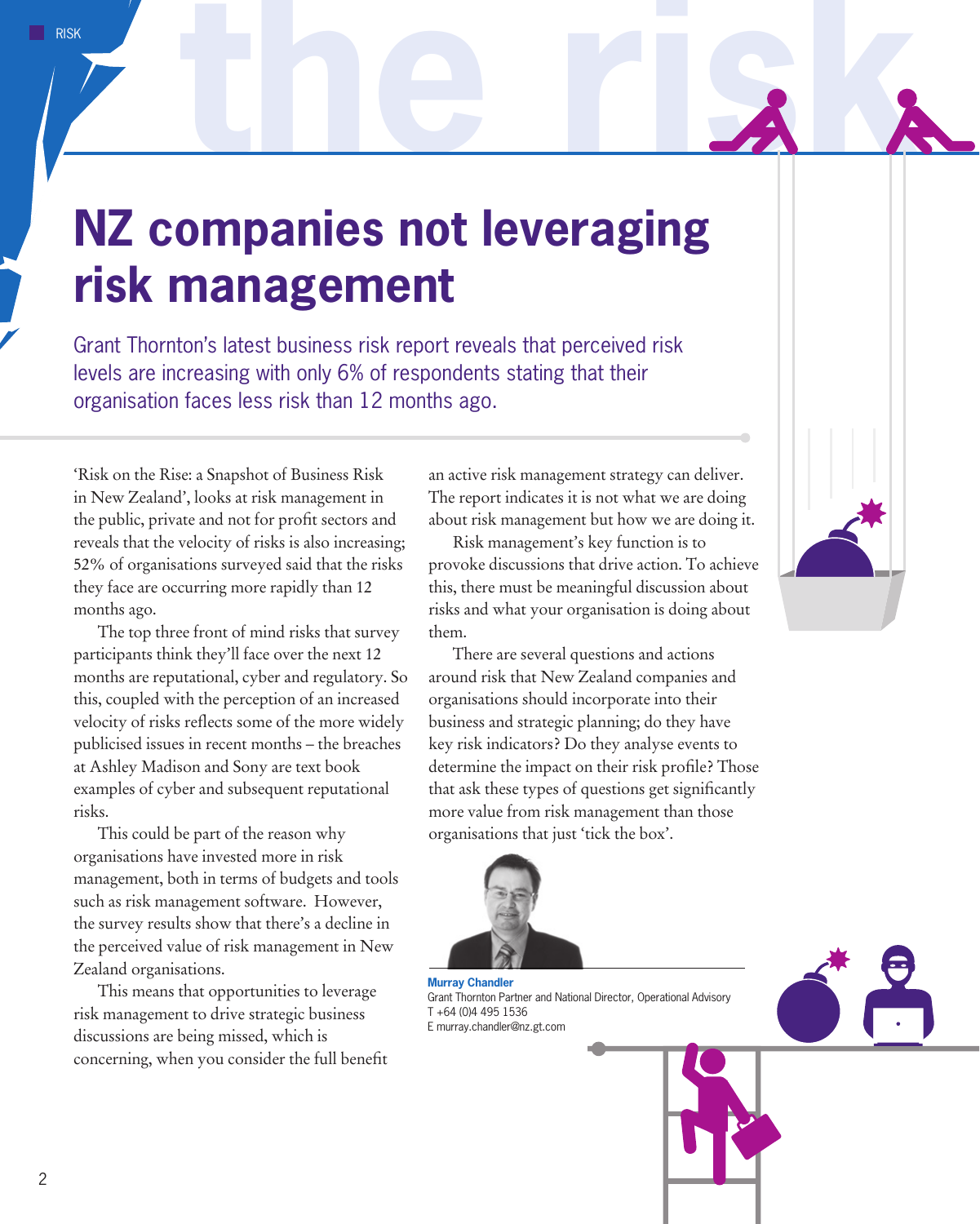### **Cyber-attacks cost global business over \$300bn a year**

New research from Grant Thornton International's Business Report (IBR) survey reveals that cyber-attacks are taking a serious toll on business, with the total cost of attacks globally estimated to be at least US\$315bn\* over the past 12 months.

**the risk issue**

In New Zealand, only 26% of respondents surveyed see cyberattacks as a threat in their sector and only 50% have a person specifically tasked with cyber-security. Sixty two per cent said they didn't have an IT privacy and security strategy in place.

High profile security breaches are becoming more common and without a comprehensive strategy to prevent digital crime, businesses are really putting themselves in the firing line.

Failing to shore up your cyberdefences can, at best, be costly and, at worst, threaten the very survival of a company. The direct financial hit that a business takes doesn't account for the long-term reputational damage and loss of trust that it suffers when its systems are breached. Operational damage can last for months; when US entertainment giant Sony was hacked in 2014, it couldn't deliver audited financial statements at the beginning of 2015 because its systems were still down.

IT privacy and security should be at the top of the agenda for all organisations. It's no longer a question of if your business will come under



attack, but when.

In New Zealand alone, the National Cyber Security Centre states that 190 security incidents were reported for the 12 months to June 2015.

According to the Grant Thornton IBR, cyber-attacks are estimated to have cost Asia Pacific businesses \$81bn in the past 12 months, while firms in the EU (\$62bn) and North America (\$61bn) are also counting the significant cost of attacks.

At Grant Thornton, we believe IT privacy and security should support your business strategy. Businesses need a pragmatic approach that focusses on implementing measures specific to your organisation.



**Hamish Bowen** Grant Thornton Partner, Operational Advisory T +64 (0)4 495 1539 E hamish.bowen@nz.gt.com



#### **Contents**

- 02 NZ companies not leveraging risk management
- 03 Cyber-attacks cost global business over \$300bn a year
- 04 The Health and Safety at Work Act 2015 and the tender process – risky business?
- 06 Don't let debt perceptions dictate your legacy
- 08 Eight killer questions you should be asking about lease accounting
- 10 Women make up less than a quarter of APAC business leaders
- 12 Online GST: an old tax on new services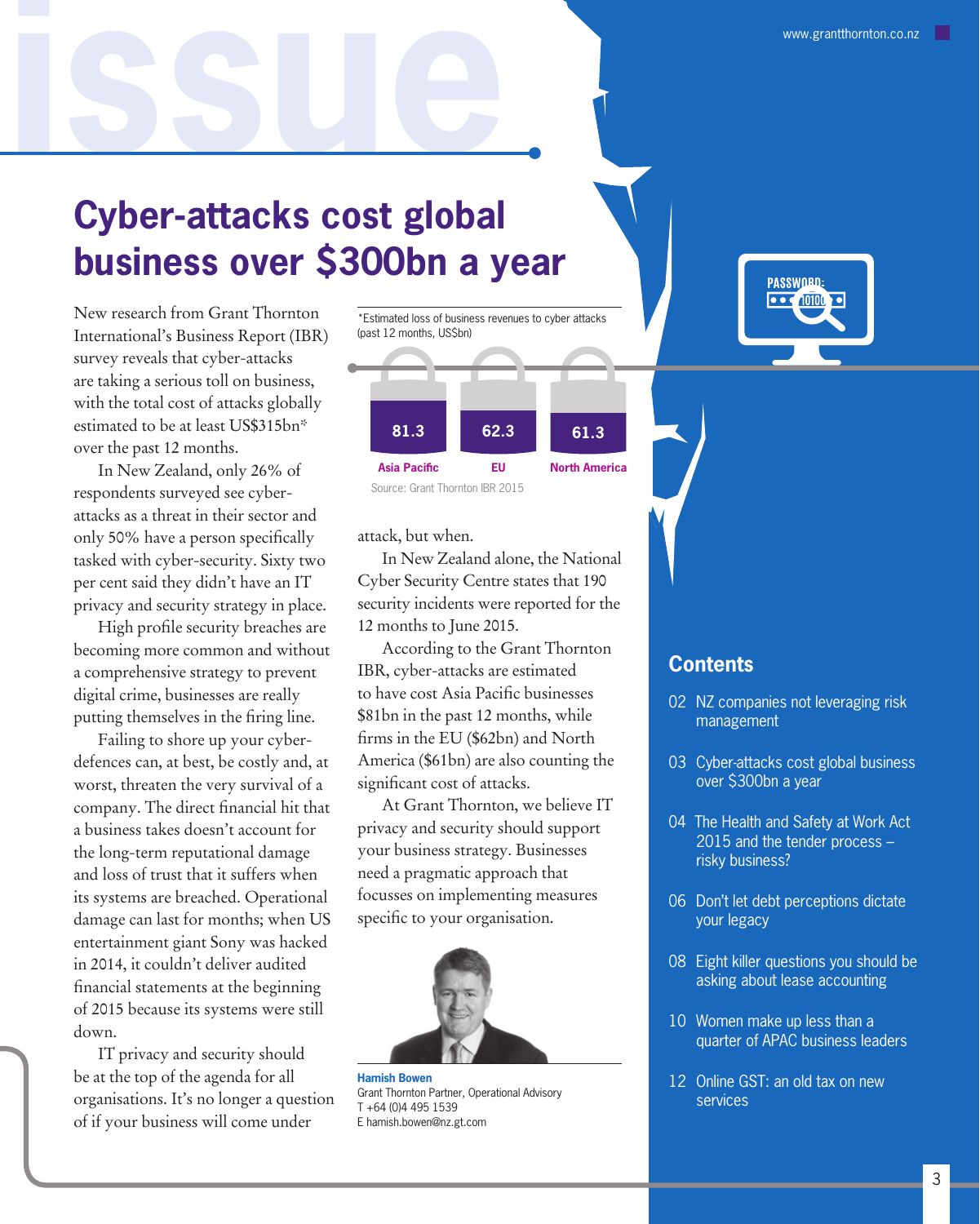## **The Health and Safety at Work Act 2015 and the tender process - risky business?**

In the cut-throat construction sector, it is generally accepted that the tender process is the best way to achieve value. Tender, tender, tender is a common catch-cry in boardrooms – driven by the perception that tendering is the only way to get a good deal.



the risk

The tender process is contrary to the principles of the new Health and Safety at Work Act 2015 (HSW Act). Under the new legislation, which promotes collaboration and joint responsibility, there are potentially serious implications for directors, chief executives and senior management teams, who now have a personal duty to ensure safety on their projects pre-, during and post-construction.

The HSW Act aims to reduce the incidence of injuries and improve the safety of workers. It requires people conducting a business or undertaking to properly assess risks and hazards created by their activities and to remove or minimise them.

This is making directors sit up and take notice, with the threat of up to five years imprisonment and three million dollar fines, boards and management need to take as much interest in health and safety as they do in the bottom line.

The safety of workers during construction depends on the quality of a project's design. Indeed, many of the difficulties construction contractors face are the result of unreasonable pressure put on the price and build time by the client – common outcomes of the tender process. The



HSW Act demands a collaborative approach – this means the biggest impact it will have in the construction industry will be on procurement methods.

#### **Time for a rethink of the procurement process**

The outdated tendering process and the new HSW Act are fundamentally opposed. Contractors submit their lowest price by cutting fat out of the project in the belief they will make their margin back through variations based on design flaws and scope changes.

The result is often an adversarial relationship developing between client (aiming for the best price) and contractor (most exposed to health and safety risk during construction), with the consultant squeezed somewhere in the middle.

Too many contracts are awarded on the basis of lowest-price tenders, only to see the final price increase significantly through contract variations and failure to meet quality standards or deadlines – which can increase health and safety risks.

The disaffiliated, cost-driven tender model precludes the opportunity for collaboration. Central to the new Act is a requirement for all who are responsible for safety to work together.

The ability to influence safety on a project is greatest in the early stages of a project. However, in a tender process the design documentation has already been completed before tenders open, so there is minimal opportunity for the contractor to influence Safety in Design (SiD) initiatives,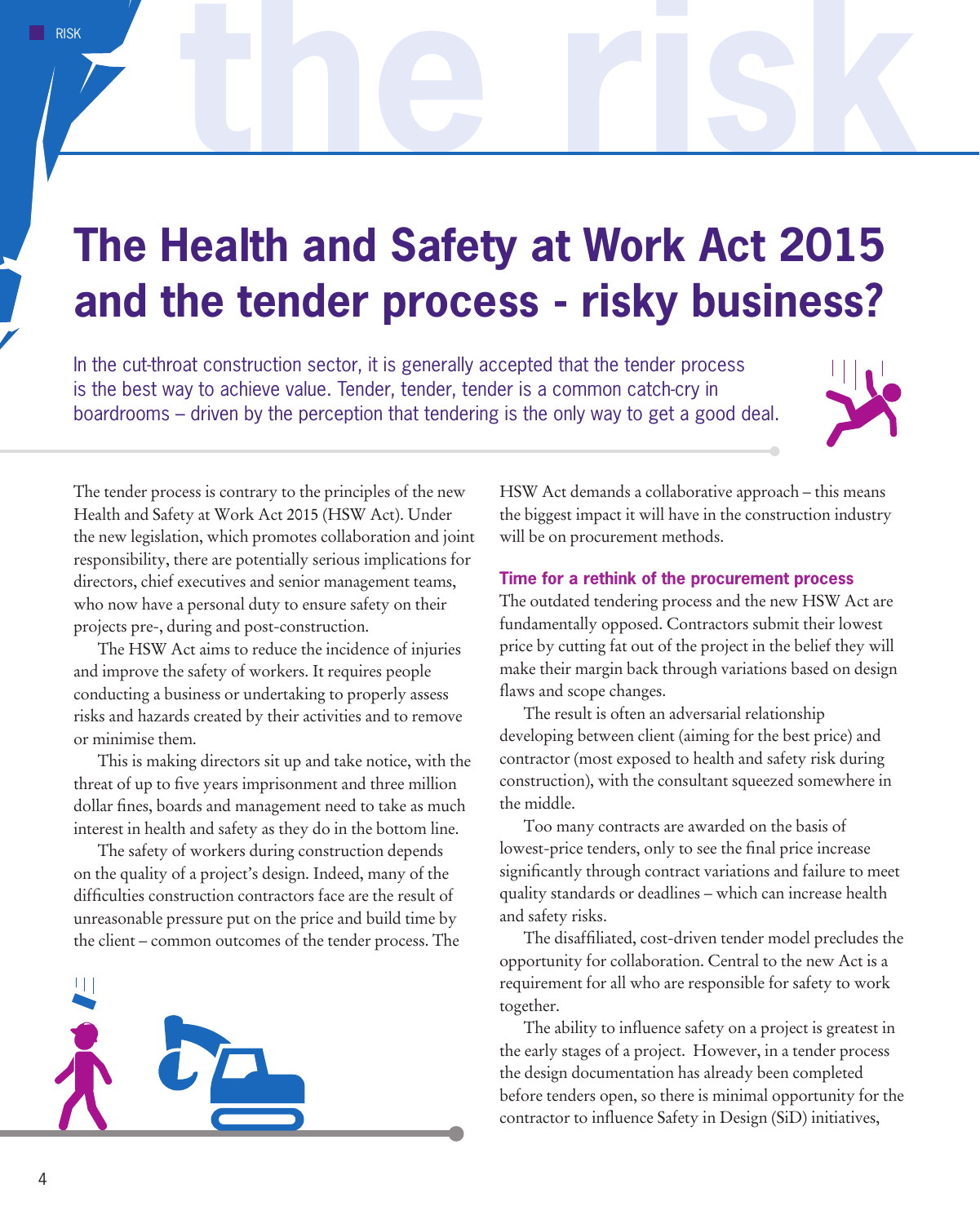**the risk issue** despite it being the contractor who is required to put the theory into practice. SiD workshops are most often completed post-design by the consultant and client, while excluding

the key participant – the builder. Consequently, the time constraints associated with the tender process mean a contractor might have only weeks to properly assess the risks

**To thoroughly assess the risks associated with a project, the details must be inspected by the contractor, who is the expert in their field. This can only happen effectively at the design stage.**

associated with the construction methodology. In tight timeframes, main contractors can also be forced to select non-preferred sub-contractors who are less safety conscious. The inevitable result is variations emerging and, in serious cases, safety can be compromised. Also liquidated damages limits contractors' ability to change or challenge design and details that may in themselves be unsafe to build.

To thoroughly assess the risks associated with a project, the details must be inspected by the contractor, who is the expert in their field. This can only happen effectively at the design stage.

#### **An alternative approach – collaboration**

Following health and safety law changes in the UK and Australia, on which our new HSW Act is broadly based, a collaborative approach to construction procurement has gained favour over tendering. This is because when it comes to health and safety, planning is the critical investment. The ability of participants to influence risk is greatest in the early phases of a project. Collaboration can be even more effective when the contractor and facilities operator have input into design, choice of materials and buildability (of both construction and maintenance).

In New Zealand, a similar move away from tendering to a collaborative approach involving the contractor during the design phase, aligned with the spirit of the HSW Act, is the obvious solution. Good standards of health and safety on a construction project start with the decisions made by the client who procures the work. It is at this stage that the whole health and safety climate of a project is established.

New Zealand-based contractors which have already adopted this approach have delivered very successful results for their clients. There are many examples of developments where contractors were involved in the initial design that are regarded by all participants as model projects, particularly in health and safety. Reducing health and safety risks is achieved through involving several parties in the design process, with shared ownership, as opposed to

one entity directing the process. Importantly, if the contractor participates in the design phase, the design will reflect high standards of practical buildability, engineering and architecture – as well as compelling value for money. In fact, if managed properly, the savings can be considerable, particularly where transparent price contestability is still evidenced.

The intention of the new HSW Act is to ensure duties and risks are allocated to the party best placed to manage them. While collaboration and collective action underpins this approach, it requires strong leadership from the decision makers. If not taken seriously at the top of the tree, the implications for poor management can be crippling. Time to rethink obsolete processes in favour of collaboration – legislation now demands it.



**Bevan Hames** Business Development Manager Apollo Projects Limited T +64 (0)3 358 9185 E bevan.hames@apolloprojects.co.nz



**David Ruscoe** Grant Thornton Partner, Specialist Advisory T +64 (0)4 495 3763 E david.ruscoe@nz.gt.com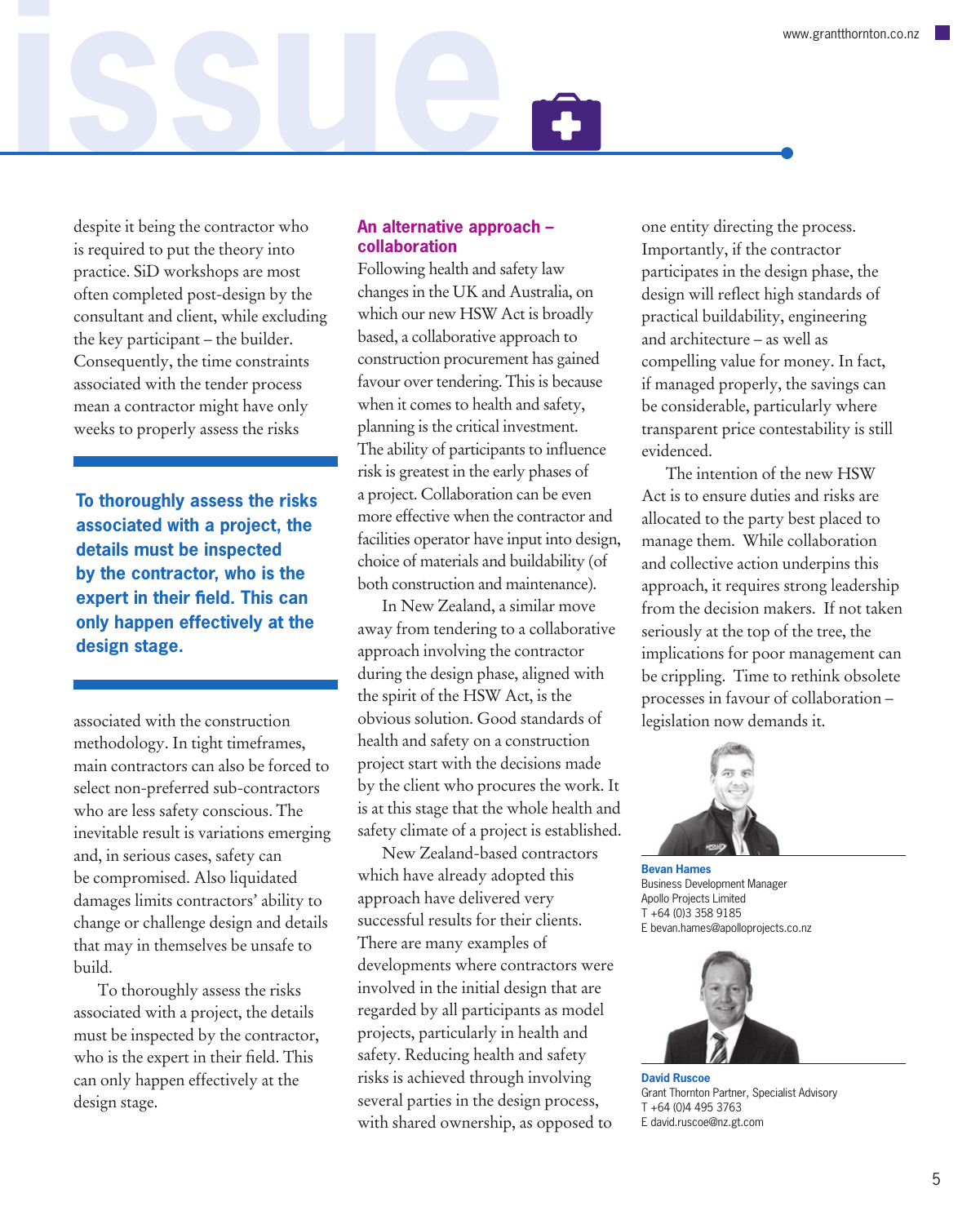# Don't let debt perceptions dictate your legacy



Often the goals of younger owners drive change as much as those of retiring partners who want to access the wealth from the business that they have built throughout their career. We're increasingly seeing potential buyers only wanting to join group practices that run a profit share model. There's less interest in the traditional solo operations or cost sharing models that many practices ran successfully for many years. In time this may start to impact on the value of those businesses.

Surprisingly, the financial mechanics of agreeing on practice values and legally transferring ownership from individuals to a group entity, is where we see the succession planning process end for more than half of the practices considering doing it. Why? There are several

possible reasons for this ranging from reluctance to change, to not fully understanding the process required to achieve change.

Any process of transferring value (yes, your practice probably is a valuable asset) means that someone or a group of people need to pay for it. This is one of the oldest and most basic tenets of commerce. Aside from that, the IRD requires that a transfer of an asset to an associated entity is undertaken at market value. It comes as a surprise to many sole traders that their business already owes them money, it just hasn't been stated in writing and no one sends a loan statement each month reminding them of that debt. Some practice owners will be repaid for that debt before they retire, others won't; simply through failing to plan.

**It comes as a surprise to many sole traders that their business already owes them money, it just hasn't been stated in writing and no one sends a loan statement each month reminding them of that debt.**

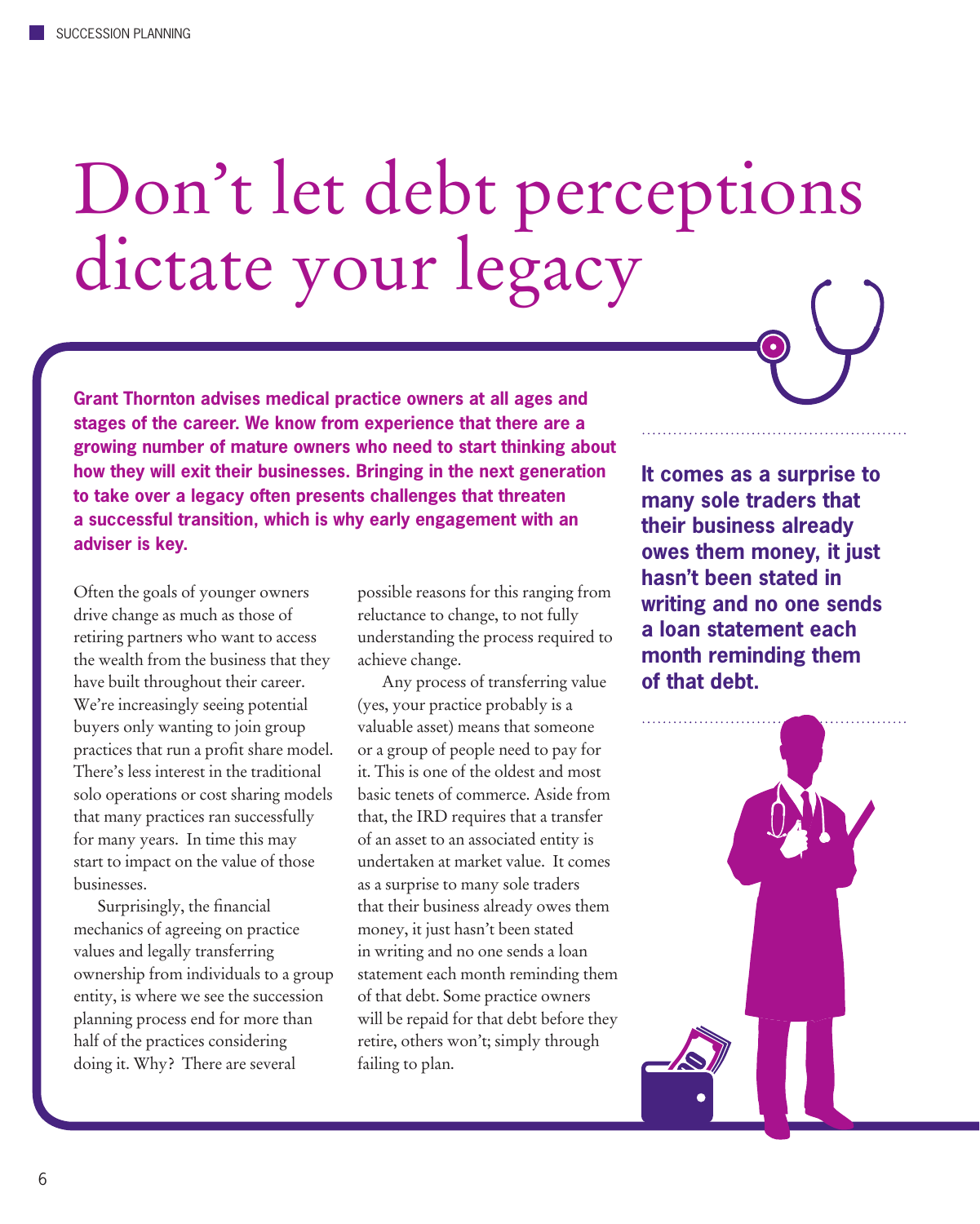#### **The top four fallacies about becoming a profit sharing practice**

#### **1 'Other partners in my practice don't work as hard as me'**

Perhaps not, but you can't keep working forever and isn't it better to have a plan in place to ensure that the practice that you have worked hard to build up can be transferred? You want to reap as much of that value as you can rather than seeing it whittled away. You can set fair market salaries and appropriate profit share models to address this. Similarly, processes for managing those owners not pulling their weight need to be implemented.

#### **2 'My fee base is worth more than the others'**

We recommend engaging an independent valuer to ascertain the relative worth of individual practices. An agreement can then be reached by the future owners of the purchasing entity as to what they will pay for each practice.

#### **3 'We can't afford to form one entity to buy all of our patient bases'**

Healthcare practices are attractive to many lenders, more so than some other industries at times. And funding some of the merged group practice with external debt makes the entry price for a new doctor less expensive. Bank funding is not the only source of debt, as usually shareholders will leave some funds in the company as well. This needs to be proportionate to shareholding.

#### **4 'I am too old to take on any new debt'**

Your practice probably already owes you money. You have two main ways of getting repaid for that: sell it yourself if you can find someone willing to buy it, or work together with your colleagues to sell it to a jointly owned entity. Obligations to repay such debt are passed to future owners as part of the consideration for sale.

### **So, where do you start?**

To achieve a successful outcome, the process really needs to begin with a strategic plan detailing what the practice is striving to be and what sort of culture the practice will operate under. Once an agreement is reached on what the future will look like, a plan needs to be developed around moving from 'A' to 'B'. Often a restructure will take place at the same time as other major transactions such as moving to a new building for example. This can mean that decisions need to be made around infrastructure as well as ownership.

The moral of the story is that to extract the value that your practice owes you, you need to act early and strategically with the support of your practice owners. This usually leads to a more cohesive outcome with joint ownership in the results and the creation of a practice that is fit and healthy for the future.



**Pam Newlove** Grant Thornton Partner, Privately Held Business T +64 (0)9 308 2579 E pam.newlove@nz.gt.com

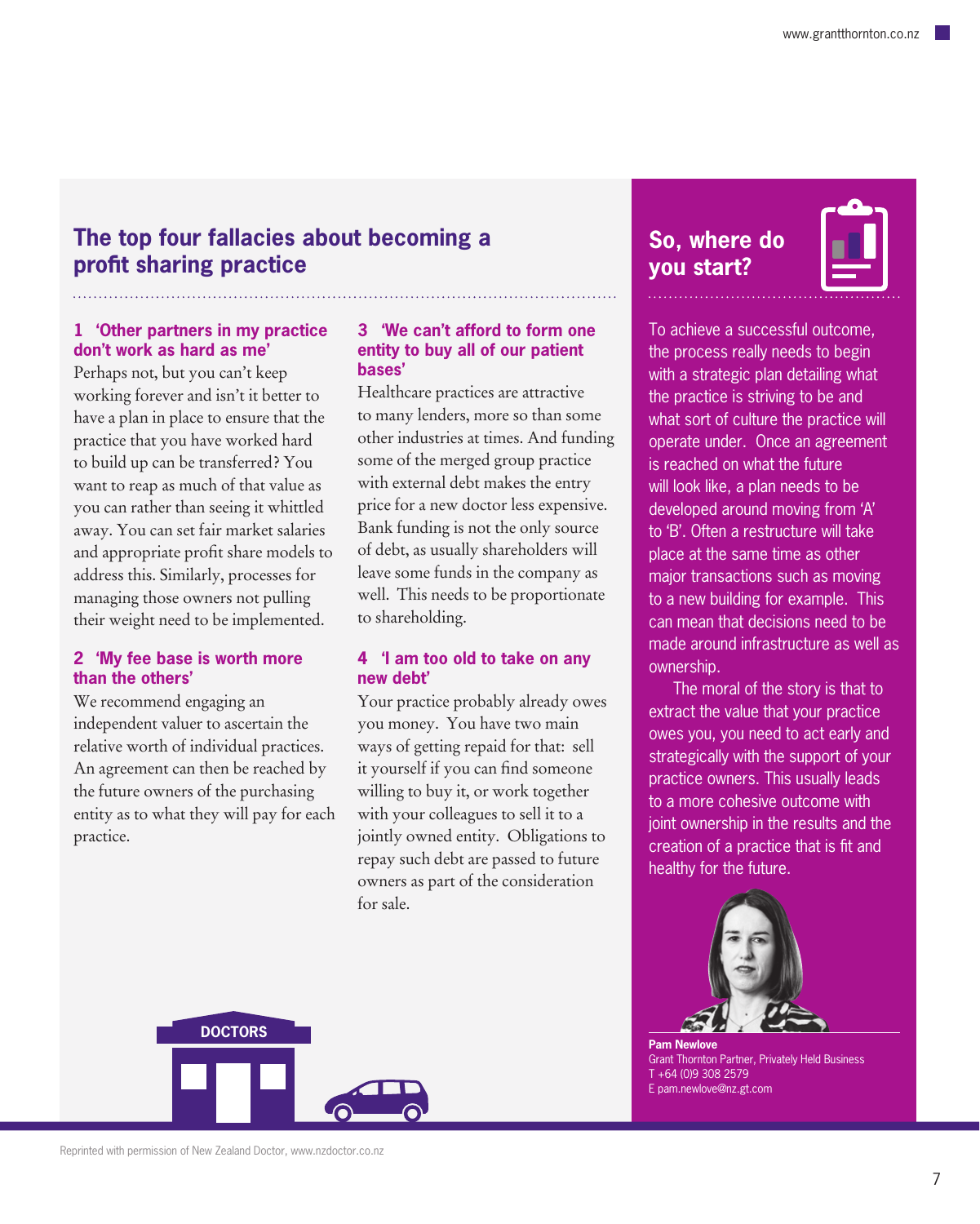## **Eight killer questions every CFO should ask about lease accounting**

If your business leases assets to generate income, a recently issued standard on leases, NZ IFRS 16 published by the International External Reporting Board XRB has the potential to significantly change what you currently report in your financial statements from 1 January 2019.

The key change is that almost every lease obligation (a liability), together with the accompanying "right to use" the leased equipment (an asset) will now end up being reflected in your balance sheet. There are exemptions for short-term leases and leases of low value assets.

Here are eight killer questions that every CFO should consider before entering into future contractual arrangement to lease assets. If you find yourself answering "yes" to any of the questions noted below, you should seek out a copy of NZ IFRS 16 Leases to learn more about the changes to lease accounting.

#### **1. Are you subject to financial covenants?**

If you lease assets and have tight debt to equity ratios, the new requirements will almost certainly make your situation worse. All significant lease commitments will be deemed a financial liability and need to be recognised in the statement of financial position. There will no longer be a distinction between operating and finance leases for lessees so leverage and capital ratios will deteriorate when the new standard comes into effect.

#### **2. Do you renew your lease arrangements after the initial term has expired?**

If it is reasonably certain that the lease arrangements you enter into will extend into a second or third term, then this must be taken into consideration when determining the lease liability that you must reflect in your balance sheet. The longer you lease an asset, the greater the lease liability that will need to be recognised at inception.

#### **3. Does the lease agreement contain any contingent rental conditions or residual value guarantees?**

To ensure that the liability (and of course the corresponding "right-to-use" asset) is not understated in the balance sheet, the XRB has introduced some additional elements that need to be taken into consideration. The XRB's goal in including these factors into the determination of the liability is to reflect the economic substance of the arrangement – taking into account all, not just some, of the cash flows associated with the leasing arrangement. Term option penalties and residual guarantees all now need to be explicitly taken into consideration. Variable payments that depend on an index or rate should be included in lease liability/asset based on using index/rate at the commencement date. But be careful - other variable payments (eg, payments linked to sale or usage) are excluded from lease liability/asset.

#### **4. Are you likely to change the period over which you will lease the asset after entering the contract?**

If this is likely, NZ IFRS 16 now requires you to recalculate your obligations under the leasing arrangement and adjust the financial statements accordingly. For some this will not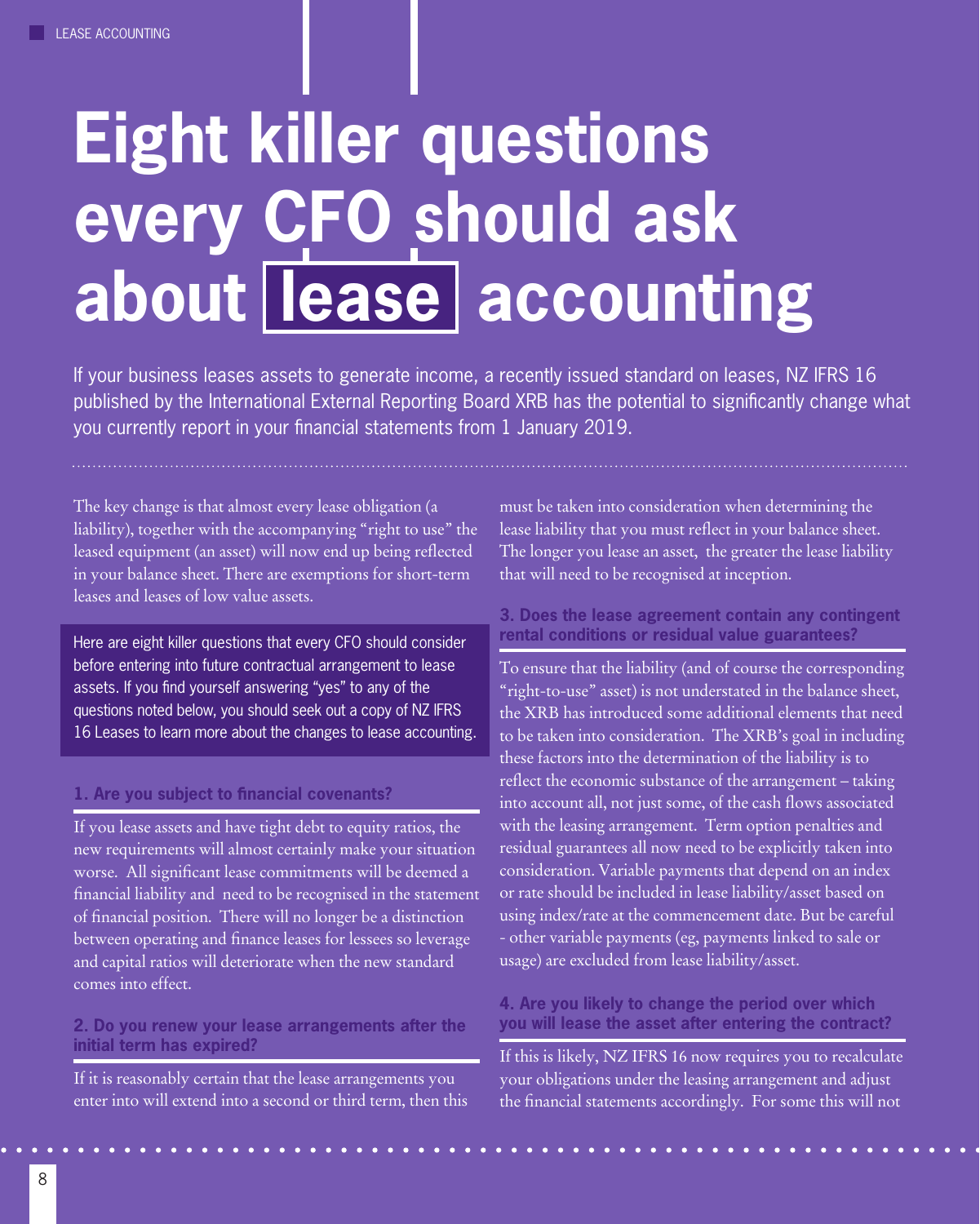be a huge imposition, but if you are a large and complex organisation with hundreds of lease contacts, this has the potential to be hugely time consuming.

#### **5. Are you using spreadsheets to track your lease arrangements?**

For some organisations, this probably won't be a suitable solution. It can be argued there is a time and a place for everything, but now might be a good time to evaluate the robustness of the controls and systems that support your lease accounting processes because in many instances an upgrade may be needed.

#### **6. Do your deferred tax calculations include leasing arrangements?**

For the time being it is unlikely that our legislation surrounding the tax treatment of operating leases will change, so when the lease commitments end up being reflected in company balance sheets, many new temporary differences will be created. Given that temporary differences (as defined in NZ IAS 12 Income Taxes) multiplied by the applicable tax rate generates the deferred tax liability or a deferred tax asset that will need to be reflected in the financial statements, those who prepare financial statements shouldn't underestimate the amount of work associated with accounting for this component.

#### **7. Are your staff performance incentives based on operating cash flows or EBITDA basis?**

There will no longer be straight line recognition of rent expense in income statements (unless the exemptions for short-term leases and low value assets are adopted). Lessees rent expense will end up being front-loaded because of the interaction of effective interest being used to reduce the recognised financial liability coupled with the depreciation of the "right to use" asset. Because interest and deprecation will "replace" rent expense, EBITDA and operating cash flows will increase when the standard comes into effect. Taking some time out to assess the impact of these accounting changes is strongly recommended so that remuneration protocols are appropriately aligned with financial reporting expectations.

**Although these questions are important, like most financial reporting standards, the devil is in the detail and there will be more questions to consider.**

#### **8. Are you a lessor as well as a lessee?**

The good news is that accounting by lessors is not materially changed. Accordingly, a lessor continues to classify its leases as operating leases or finance leases, and to account for those two types of leases differently. However you need to be mindful that there are enhanced disclosures to be provided by lessors that will improve information disclosed about a lessor's risk exposure, particularly to residual value risk.

Although these questions are important, like most financial reporting standards, the devil is in the detail and there will be more questions to consider. If your organisation is a public benefit entity (ie, a public sector or not for profit organisation), the good news is that for the foreseeable future, these changes are unlikely to impact you.

However, if you are a for-profit enterprise that is required to follow general purpose financial reporting, now is the time to consider the future implications of this new standard because, whether you chose to adopt it early or not, it has the potential to significantly reshape future financial statements.



**Mark Hucklesby** Grant Thornton Partner and National Technical Director T +64 (0)9 308 2534 E mark.hucklesby@nz.gt.com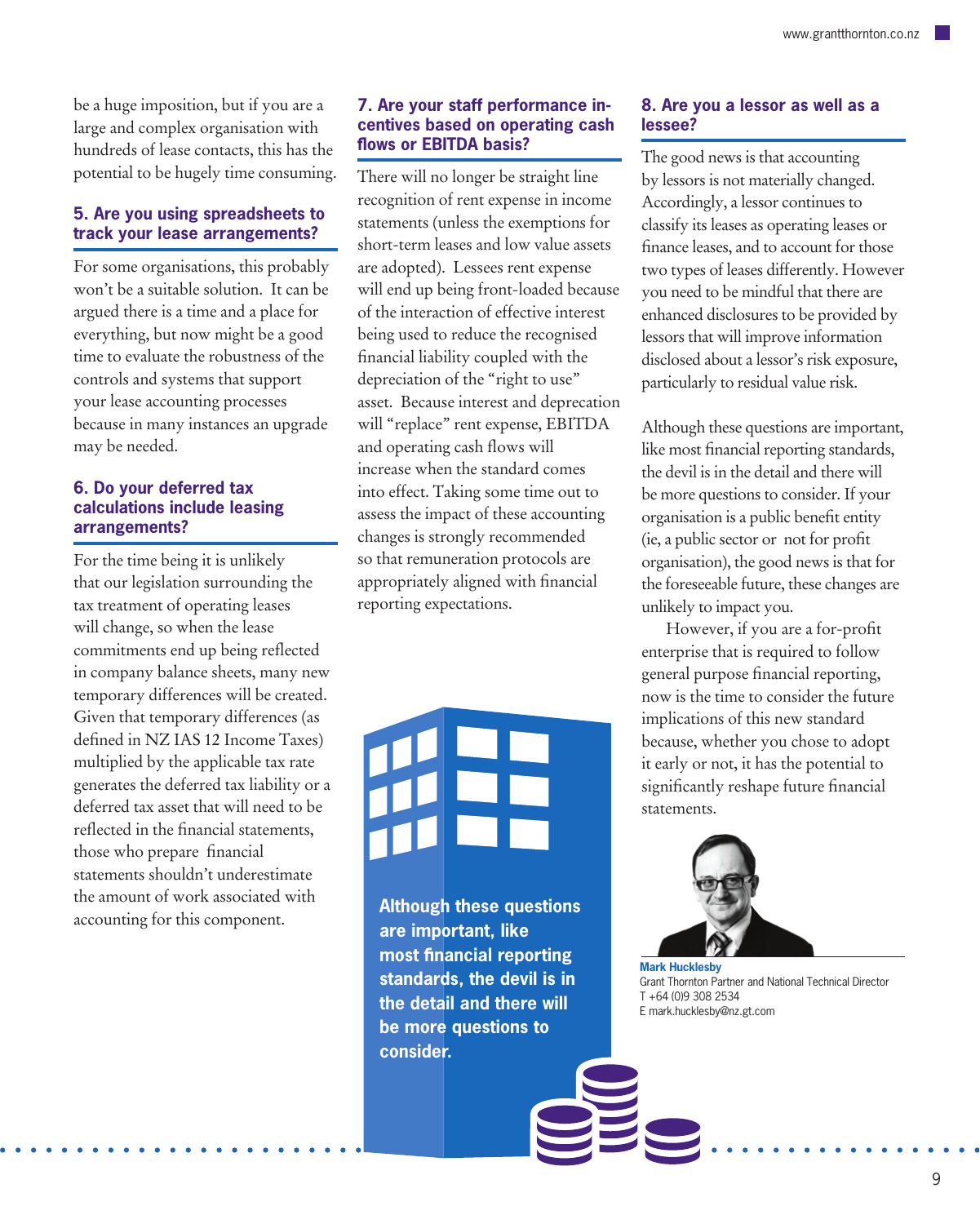## Women make up less than a quarter of APAC business leaders

The Asia-Pacific (APAC) region continues to make slow progress in getting women into senior roles within companies. Grant Thornton's latest annual survey of 5,520 businesses in 36 economies highlights that just 23% of senior management roles in APAC are held by women. APAC countries with the highest proportions of leadership roles held by women are Philippines (39%), Thailand (37%) and Indonesia (36%), while the lowest proportions are reported in Japan (7%), New Zealand (19%) and Australia (23%).

The new research also finds that almost one in three (31%) APAC businesses have no women in leadership. In New Zealand that number is even higher at 42%, a startling increase from 37% last year.

In terms of the percentage of senior positions held by women, New Zealand's results remain unchanged from last year, which showed a significant drop from 31% in 2014, and still well below our long run 12 year average of 27%. This keeps us at 28th place.

In 2004, we could be proud of our third position on the league table of other countries surveyed, but now we've formed part of the global report's bottom 10 group. This demonstrates New Zealand's dwindling numbers of women in senior management and the percentage of businesses with no women in these roles at all.

The continuing downward trend for no female representation in senior management roles for New Zealand businesses is concerning. The global

average has remained relatively static over the last five years at around 33%; in New Zealand we're currently sitting at 42% this year compared to 26% in 2012, so we're clearly moving in the wrong direction.

Progress in developed economies is simply not happening fast enough. Companies across developed nations have talked the talk on diversity in leadership for long enough. It's time to put their promises into practice and deliver results.

There is no one size fits all solution



#### Senior roles held by women by country (top and bottom ten)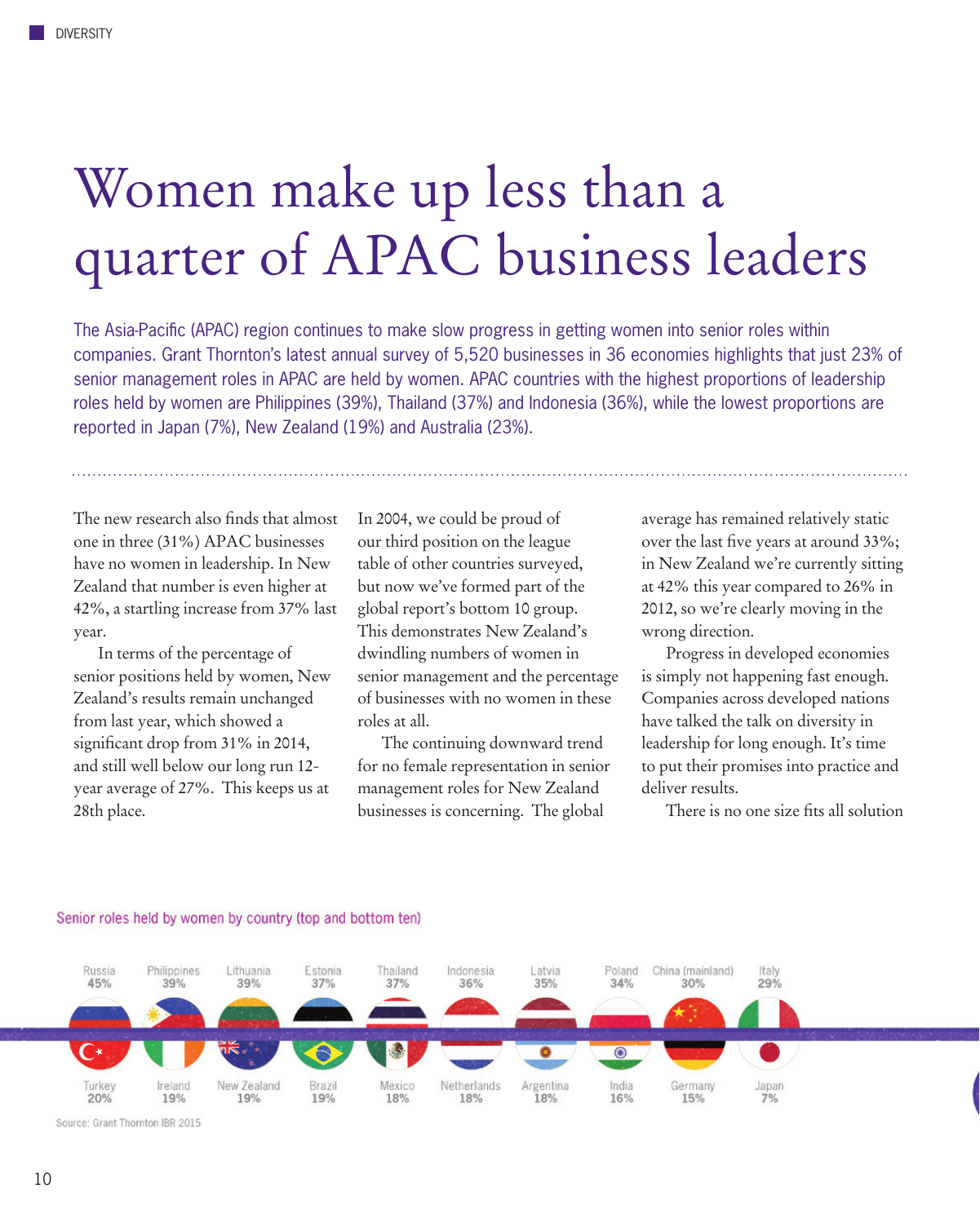to the world's leadership diversity shortfall but, as outlined in our new report, making progress will require the collaboration of companies, governments and women.

Societal norms around leadership and the implementation of remuneration parity need to be addressed. The report explores how businesses approach leadership and what leaders, especially female leaders, are looking for.

Women are more concerned about the recognition of their ability and earning a higher salary than men, which could reflect the ingrained biases they have faced on their way to the top. Men usually take it as read that their efforts will be appropriately rewarded, this is unfortunately not always the case among women.

Women need to put themselves forward for new roles and articulate what they want from a senior leadership role, including pay. Businesses need to acknowledge that women are less likely than men to initiate negotiations, so they should

talk about money and get it out in the open. Firms also need to reassure women that they will be able to make a real difference if they reach the top and, critically, that their efforts

**Women need to put themselves forward for new roles and articulate what they want from a senior leadership role, including pay.** 

will be recognised and appropriately rewarded.

Companies need to look to redefine leadership in a manner that will attract women to senior roles – that means recognising the need for collaboration and dialogue. Businesses need to create environments in which women feel confident that they will be heard and valued, and know they will be supported through

transitions and difficult moments. The proper mechanisms to ensure that leadership is compatible with family commitments should also be in place.

We know that businesses with diverse workforces can outperform their more homogenous peers and are better positioned to adapt to a rapidly changing global business environment. – if opportunities are likely to change, a wide range of perspectives is critical to navigating new landscapes.

The full report *Women in Business 2016: Turning promise into practice* is available at www.grantthornton. co.nz/2016-wib.pdf



**Stacey Davies** Grant Thornton Partner, Privately Held Business T +64 (0)9 308 2591 E stacey.davies@nz.gt.com

of people say that recognition of ability was the strongest driver for them taking a senior position